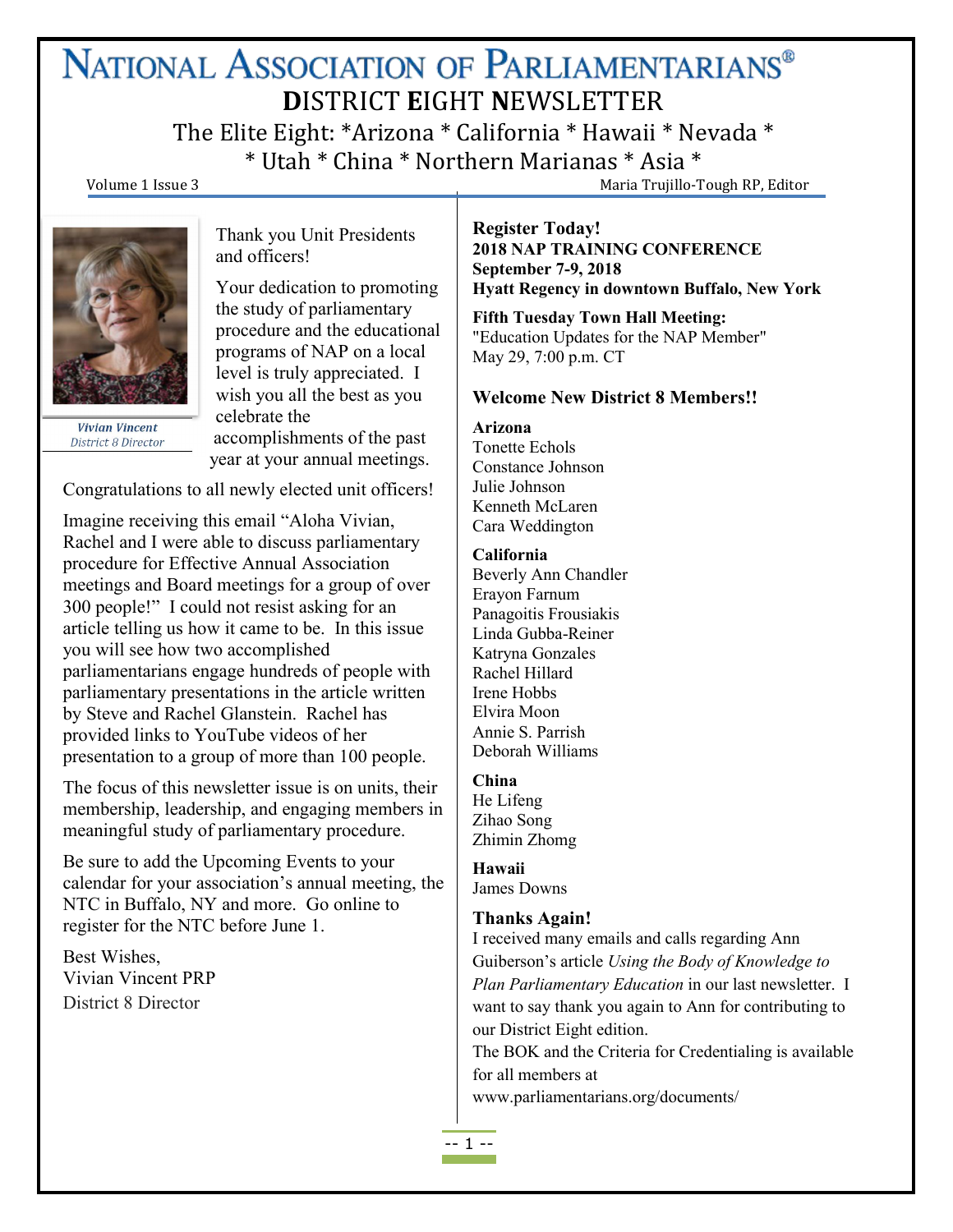



# **ASSOCIATION ANNUAL MEETINGS**

*2018 ASAP ANNUAL MEETING*

Saturday, August 18, 2018 The Wigwam Hotel & Resort 300 E Wigwam Blvd. Litchfield Park, Arizona [www.az-parliamentarians.org](http://www.az-parliamentarians.org)

# *2018 CSAP 71 st ANNUAL MEETING*

Friday, Sept 28 – Sat, Sept 29, 2018 Hotel Irvine in Irvine, California. [www.californiaparliamentarians.org](http://www.californiaparliamentarians.org)

# *2018 NSAP ANNUAL MEETING*

September 22, 2018 Airport Plaza Hotel in Reno, Nevada [www.nevadastateassociationofparliamentarians.com](http://www.nevadastateassociationofparliamentarians.com)

# **NAP Events**

#### **Fifth Tuesday Town Hall Meeting:**

"Education Updates for the NAP Member" May 29, 7:00 p.m. CT To access the forum <https://nap.adobeconnect.com/townhall> Guest speakers:

- Thomas "Burke" Balch, PRP, Chairman of the Commission on Credentialing,

- Dr. Ramona M. Hill, PRP, Education Cluster Leader - Mike Peck, PRP, Chairman of the Professional Development Committee

# **2018 NAP TRAINING CONFERENCE**

September 7-9, 2018 Hyatt Regency in downtown Buffalo, New York. The following link will take you the NTC Home Page with links to registration, the conference schedule, hotel and transportation registration, and the Leadership Conference registration. <http://www.parliamentarians.org/2018ntc> Register by 6/30/18

If you are an RP wishing to take the Professional Qualifying Course to become a PRP contact NAP Headquarters for information to register for the course scheduled at the NTC. There is a deadline date for registration.

#### **Unit Events**

Marvels of Meeting Management Public Workshop Saturday, February 23, 2019 (tentative) Arizona Alpha Unit of Parliamentarians Mesa Community College Mesa, Arizona

#### **Reminders** *ATTENTION UNITS*

Submit Your Unit's Annual Report to NAP. Email the following information to  $hq@$ nap2.org

The report consists of:

1. The names, addresses, phone numbers, and email addresses for all of your officers.

2. A copy of your unit bylaws or a statement saying your unit bylaws have not changed since last filed with HQ.

3. A copy of your IRS 990 filing. Simply forward the reply from the IRS to HQ with a message that includes the name of your unit.

*Copy the email to your state association president as well so they have up-to-date of icers contact info.*

#### **PRP RENEWAL**

*Two ways to renew your PRP credential.*

1. NAP Webinars - Login to the NAP website http://www.parliamentarians.org

Click on Online Store, type PRC in the Search For box, click GO. This will bring up all of the webinars you need to renew your PRP certification. Select View Event Details for each module for the registration dates and deadline.

#### 2. **NAP PROFESSIONAL DEVELOPMENT**

**COURSES** at the NAP Training Conference in Buffalo, New York in September.……Registration for the PRC is available in the online store before the registration deadline date. See the NTC web page the course schedule

<http://www.parliamentarians.org/2018ntc>

⁂⁂⁂⁂⁂⁂⁂⁂⁂⁂⁂⁂⁂⁂⁂⁂⁂⁂⁂⁂

*Send announcements ofcoming events in your area 3 months in advance to Maria Trujillo- Tough at mvtrujil@gmail.com.*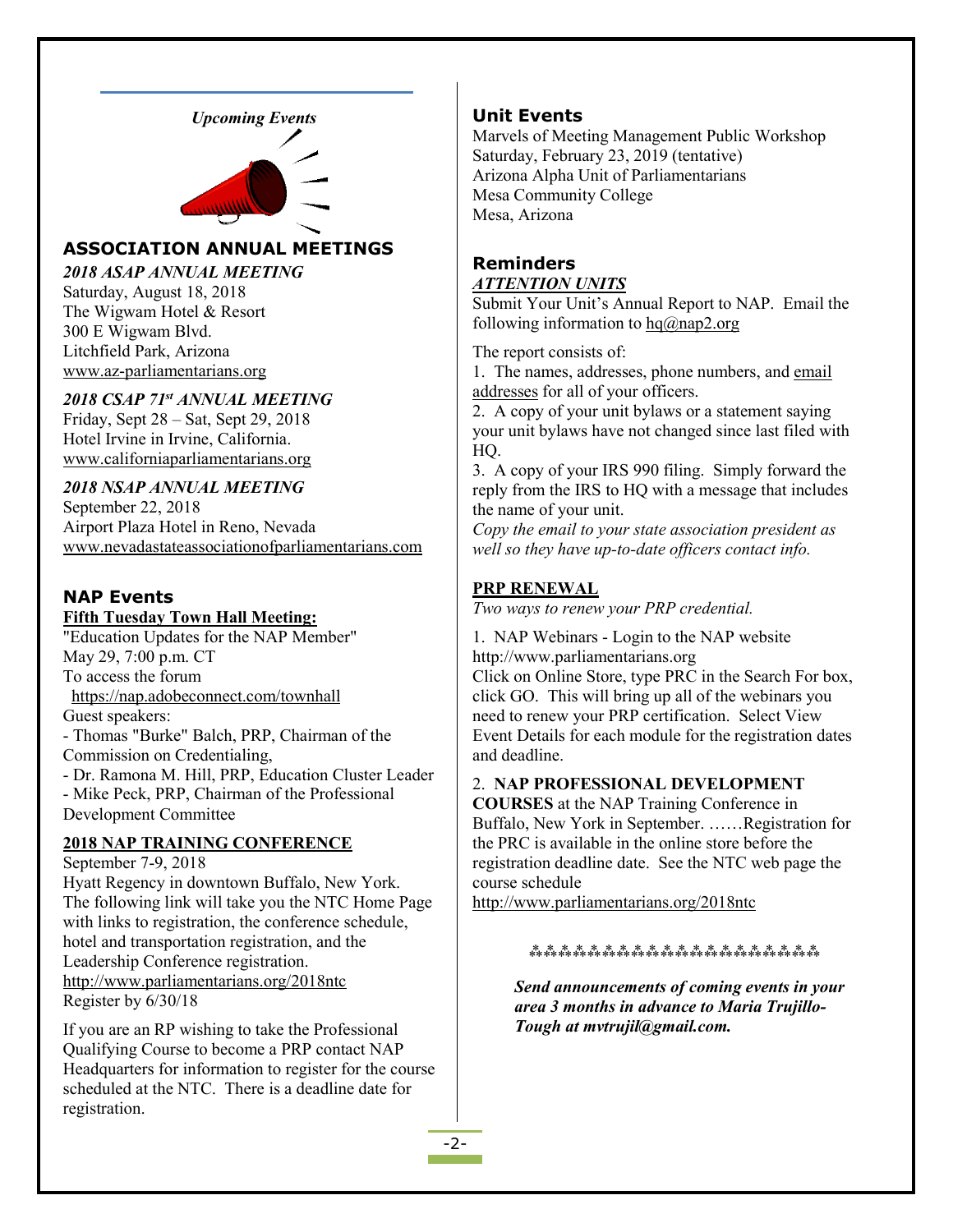# **NAP Units The Best of NAP!**

Great Parliamentarians haven't succeeded on their own, they have a support group that's helped them along their way to be the PRPs or RP or parliamentarian they are. I would be surprised if there is one PRP who wasn't at one time or another a member of a parliamentary unit.

#### **What is a unit?**

NAP Bylaw ARTICLE IV DIVISIONS, Section 1. Divisions states; The divisions of NAP shall be districts, associations, unchartered states or provinces, units, clubs, and youth groups. It further states in Section 5. Units, subsection C. **Unit Purpose**. A unit shall promote the study of parliamentary procedure and the educational programs of NAP on a local level. Section 5. Units. Subsection A. **Application for Charter**. A group with a minimum of five NAP members may apply for an NAP charter.

*The most important division of NAP is the unit.* Itis the collective group of regular members, registered members, professional registered members, and provisional members, that meet to properly conduct a meeting and study a topic found in RONR. It is the gathering that spawns well educated, great parliamentarians who will be our leaders in the future. A unit is the place that continually teaches the foundation for deliberative assemblies laid out by Henry Martyn Robert. He wrote *"It is dif icult to find another branch of knowledge where a smallamount of study produces such great results in increased ef iciency in a country where the people rule, as in parliamentary law." --Henry M. Robert.*

There is no other division in NAP that provides so many opportunities on a regular and frequent basis as a unit of NAP. Units are the conduit for members and would be members to learn how to conduct effective and efficient meetings; to learn to be good presiding officers; to learn and practice the correct and proper parliamentary language; to take minutes correctly; to prepare and present reports; to discuss unit, state, district, and national issues; to raise challenging questions and research topics; and to learn the ins in outs of parliamentary situations from credentialed members. There is no other division in NAP that conducts educational study sessions on a monthly basis on RONR topics that teach all levels of members.

#### **Membership Facts**

This district's membership retention rate from 2017 to 2018 indicates that 90 percent of the memberships associated with a unit renewed prior to the February 28 deadline. The largest group of those who did not renew their membership in 2018 were Members At Large (MAL). Of the 85 2017 memberships that were not renewed 10 were unit members, 49 were MALs and 26 were MAL student members. The May 6, 2018 District 8 NAP Membership Report indicates our district has 386 members, 201 are members of units and 186 are MAL members. These figures include 19 new members, 11 are unit members, 8 are MAL. We have 16 student members with one being a unit member. Forty-six of the those who did not renew joined NAP in 2016 and 11 joined in 2017. Figures for provisional members in units is not available.

The number of MAL membership forfeitures among those who were regular members and joined in 2016 and 2017 is alarming. We understand the attrition of student members since they usually join due to participation in parliamentary competition associated with their education and move on the other things in life afterwards. The question is why did MALs who joined as regular members chose to relinquish their membership and could something have been done to bolster their interest in parliamentary procedure and NAP?

#### **What are our resources?**

Can we, the district and associations and NAP, provide resources and services to units and to individual MAL members to meet the needs of these groups? Help is on the way from NAP. This week NAP introduced Leadership Connection, a newsletter created by the Association Relations subcommittee of MERC written for Association and Unit leaders. New educational materials and quarterly lessons for units and members at-large will be introduced soon.

Your association presidents are outstanding PRPs who graciously accept requests for assistance. Association presidents are eager to help and provide guidance to resources available for members. Associations are currently planning annual meetings with exceptional educational opportunities for all members in their state.

At the district level your district director is available to provide assistance whenever possible to units and members in addition to supporting associations. Newsletters are published quarterly to keep members informed of district news, national events and issues as well as educational articles. The District 8 website, napdistrict8.org, provides access to district news as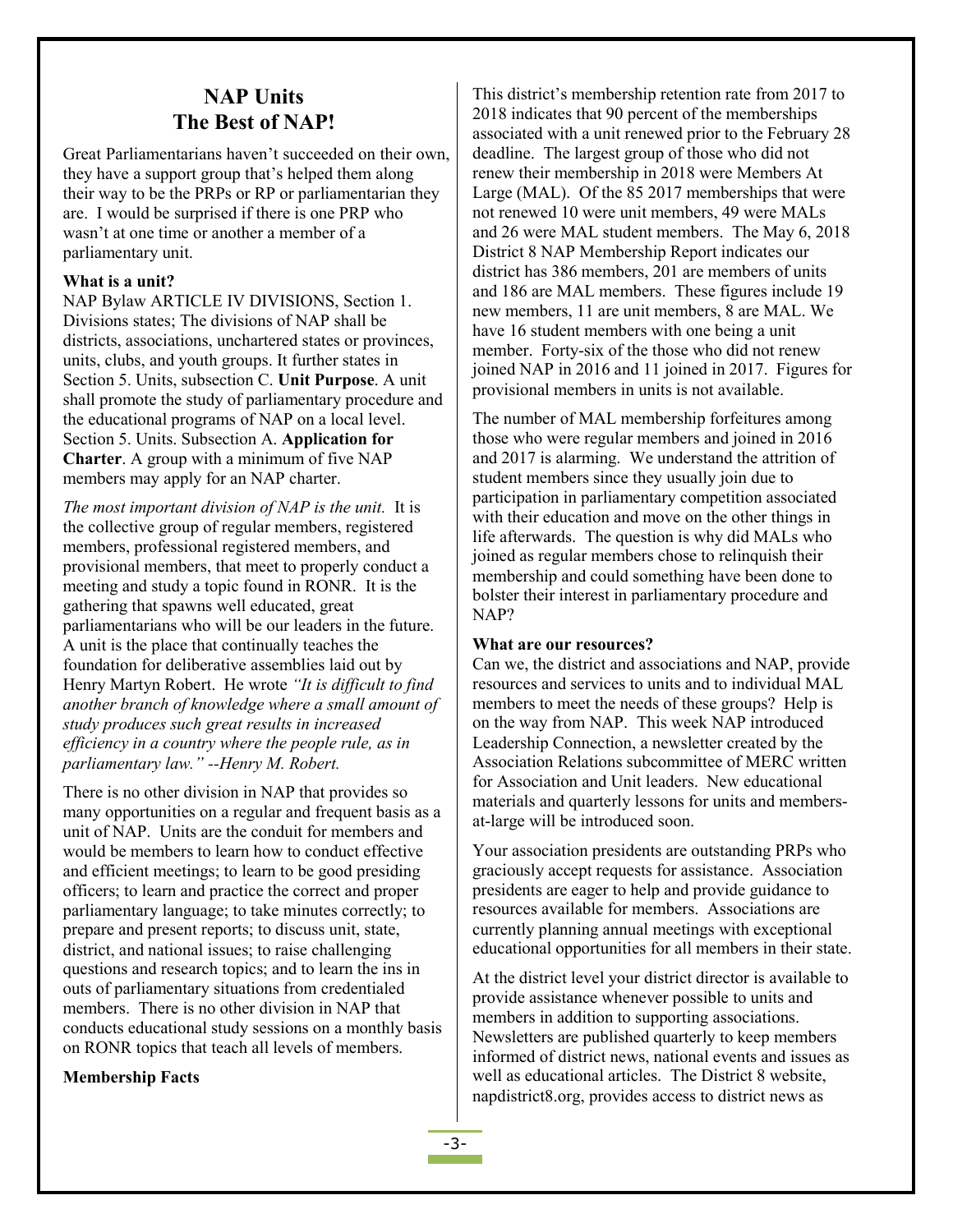well as links to NAP resources. During the 2017 Biennium the District 8 members voted to suspend the rules to allow Arizona to host the 2019 District 8 meeting in conjunction with the NAP 2019 Biennium Convention in Las Vegas, Nevada. making it convenient for all members in our district to attend both events. The cost savings measure should allow District 8 members to make one trip to participate in the district meeting, convention meetings and attend convention workshops.

#### **What can we do?**

It may be a little to late for some units. In areas where units are shrinking in membership or on the verge of disbanding we seriously need to look at the cause(s) and address the issues with all members. Have we done a good job at nurturing new members so they become the leaders of tomorrow? Do we make our own meetings meaningful? Are we opening the door to the next generation who will sustain our units, associations and national organization? It may take a while to rebuild a failing unit but the most patience people in the world are parliamentarians - it's one of our trademarks demonstrated by sitting quietly on the dais listening to speeches, the assembly hammer out motions, and only assist when asked.

We can learn from one another by sharing stories, experiences, and suggestions. In my unit there are a few members on the 'recycle' list for president. Each year we say "Been there, done that" but we are not willing to give up the benefits of being a member of a unit and let it fade away. We graciously agree to serve again. Once upon a time this unit had 50+ members. Then came the time when only three members attended meetings. Now we see at least a dozen members every month and a growing membership.

We need to look at provisional members the way the bylaws describe them, individuals who are preparing for NAP membership. The Arizona Alpha Unit took on the challenge to teach and test it's provisional members with the 40 Question membership exam. New members were nominated for offices. One was elected unit President for the coming year.

The best story is that of the California San Diego East County Unit of Parliamentarians. Victoria Cohen, President of the SDEC, called me in February asking me to come to San Diego to do a 'boot camp' for the membership exam and test six provisional members so they could be NAP members and assume some unit responsibilities. Victoria had been so frustrated because all of the those who attended the unit meetings were provisionals, none could serve as president or had the privileges of membership. She said, *''I told them if they didn't become members -'I quit!'"* Instead of quitting Victoria made ither mission to bring new membership into the unit. She spent evenings and weekends studying with the group of provisional members in her home, she studied on her own so she understood what she was helping them with, and she reached out for help. Today her unit has eight, yes, "8" new members.

We have a great opportunity to bring new members into our units with the 40 Question membership exam. We need to teach units and individual members how to teach provisional members and encourage them to become members. This must be followed by providing engaging study sessions that entice new members to want to come and learn more. Units and associations can follow the BOK (Body of Knowledge) to teach consistently across all associations.

We need to explain to "check members" that sending a check is not an option. They need to bring it to the next meeting and promise them it will be great meeting. We should call on our RPs and PRPs to help units develop or guide them on how to utilize available NAP resources for lessons that are interesting, challenging, and inspiring so members willingly return to regular meetings.

Units need to think or re-think about the timing of their meetings. Groups that meet during the day on a workday make it difficult for a working person to attend meetings. People don't necessarily want to give up free time on a Saturday. Consider other options that work for professional groups such as breakfast and lunch meetings. These meetings are usually time limited which makes it doable for members and keeps meetings and presentations on schedule. Evenings, the beginning of the week, often work well because members can stop on their way home from work. Another option is flexible day and time schedules, set by the members, these meetings may be different each month. With all of today's technology units should consider holding meetings online using applications such adobe-connect or GoToMeetings or conference calls. Have we asked members if they would be willing to pay a little extra to use technologies to set up meetings they can attend via the internet or phone? Have we amended bylaws to allow for such meetings?

Units should reach out to MALs and invite them to meetings and study sessions. Unit presidents should contact their association president for MAL contact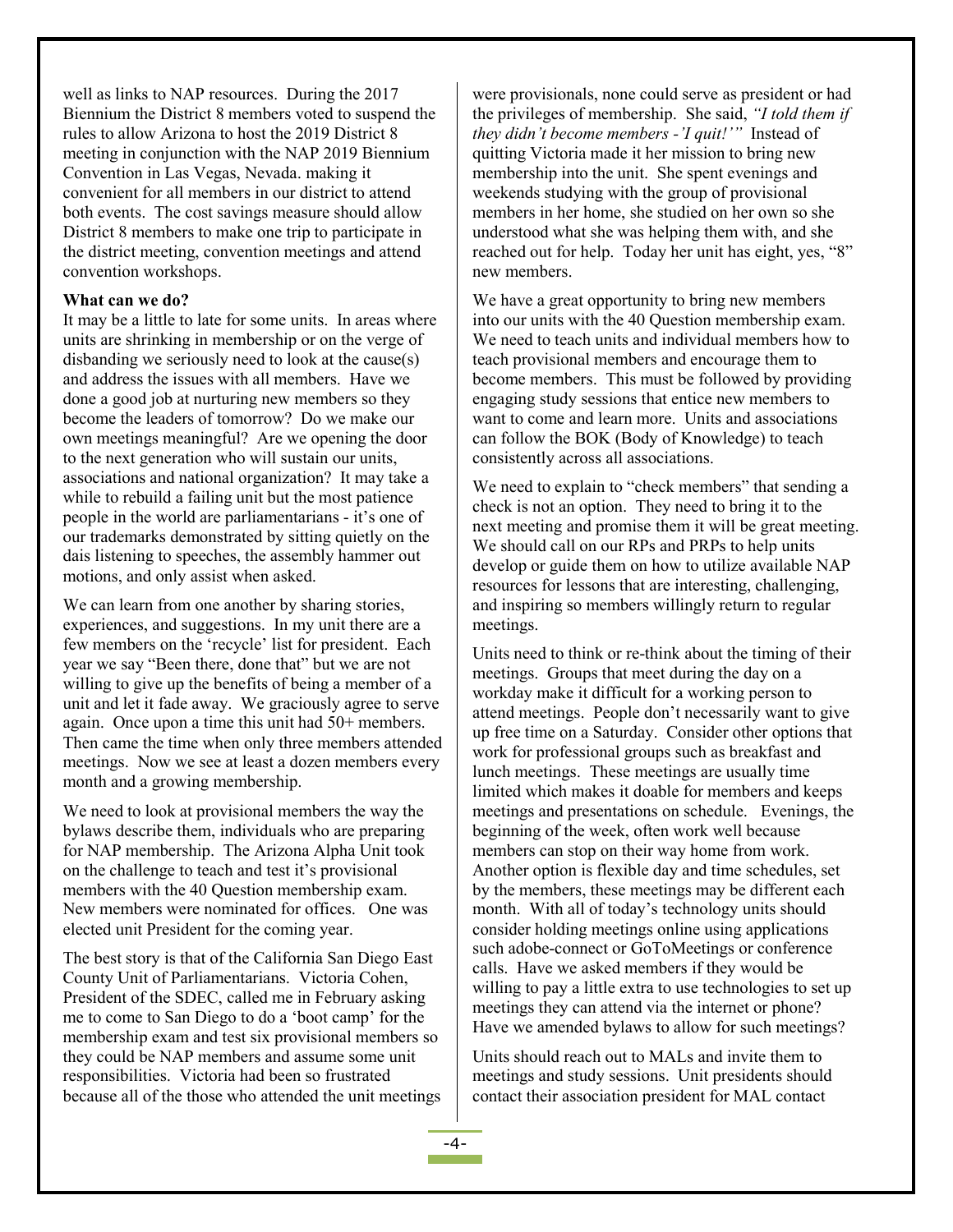information. Many MALs simply check the MAL box on the membership application because they don't know what unit they should belong to or if there is unit near them.

Units must reach out to student members bringing them into the unit to support their efforts in competitions. They may leave when they finish their education but they will always remember your members and may one day come back. Don't let them slip away without inviting them to stay, to continue to learn, and giving them the assurance they'll be welcomed back.

Parliamentarians are the leaders in civility and we can make a difference for many organizations when we offer opportunities for training. We should all be contributing to a list of groups to which we extend our hand and let them know there is a resource available when they encounter issues in meetings. One such group is the National PTA. NAP Vice President, Deborah Underwood, is collaborating with the National PTA to develop a partnership and will be announcing the results in the near future. Units can conduct public workshops creating opportunities to invite new members while sharing our expertise with the general public.

Beyond all of this a unit is the most tremendous support group any parliamentarian can imagine. These are your parli friends who critique and praise your efforts. They are honest, kind and respectful of each other and truly interested in the well-being of all members. If you have questions related to procedure or need to test your presentation skills members assist with genuine interest. If you are studying to take the membership exam, the registration exam, or the professional qualifying course your unit members support your efforts and encourage you to keep going.

When you combine the experience of PRPs, RPs and regular members in your unit and share that with provisionals and guests at a unit meeting everyone learns. Yes, units are the most important division, you  $\Box$  One joined a bridge club, then there was one, are the grassroots of parliamentary procedure, you are the marketing executives, you are the National<br>Met with a neighbor, then there were two. Association of Parliamentarians at its best!

My challenge to each of you is to work diligently to strengthen your units, enlist the help of your association, and attend your association's annual meeting. I encourage MAL members to contact their state president to locate a unit in your area and attend a meeting and study session. I look forward to a time we can continue our conversation in person to make sure all of our members, unit and MALs, are included and

feel a part of this organization. It is Henry M. Robert's way of doing business…

*Vivian Vincent PRP District 8 Director*

# **NEW FLASH**

The Membership Cluster Report presented at the May NAP Board meeting was received as this newsletter was going to publishing. It will be posted on napdistrict8.org.

# **From the Archives**

This poem was from a member seems appropriate for this issue. The author is unknown.

#### **The Value of a Member**

Ten little members standing in a line, One disliked the president, then there were nine, Nine ambitious members offered to work late, One forgot her promise, and then there were eight, Eight creative members had ideas as good as heaven, One lost enthusiasm, then there were seven, Seven loyal members got into a fix, They quarreled over programs, and then there were six, Six members remained with spirit and drive, One moved away, then there were five, Five steadfast members wished there were more, One became indifferent, then there were four, Four cheerful members who never disagree, 'til one complained of meetings, then there were three, Three eager members. What do they do? One got discouraged, then there were two, Two lonely members, our rhyme is nearly done, One faithful member was feeling rather blue, Two earnest members each enrolled one more, Doubling the number, and then there were four, Four determined members just couldn't wait 'til each won another, and then there were eight, Eight excited members signed up 16 more, In another six verses, there'll be a thousand twentyfour.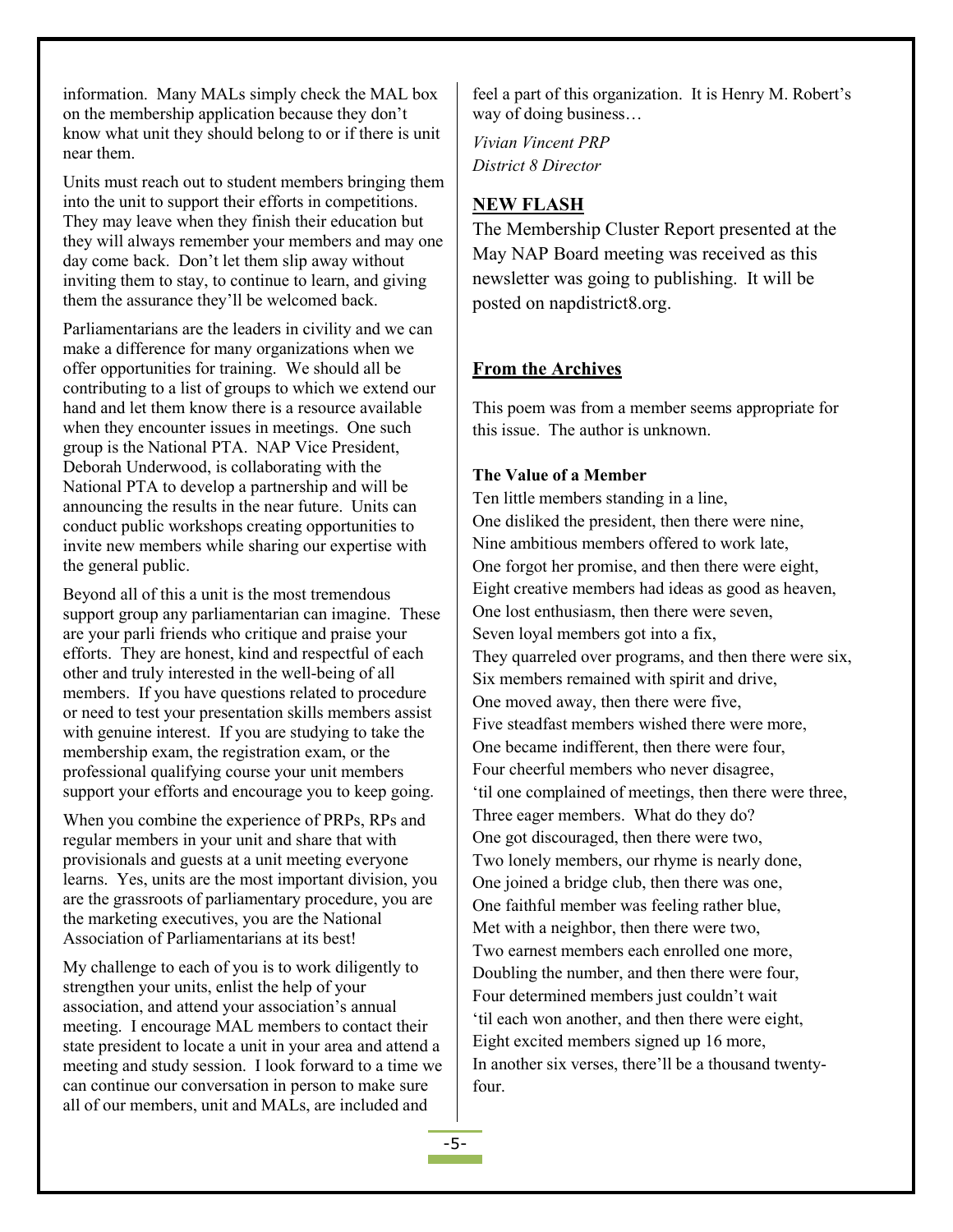*A Special Thank You to Steve Glanstein PRP and Rachel Glanstein PRP for sharing their experiences. Steve has served as HSAP President, District 8 Director, NAP Treasurer and Board of Directors member, as well as many other state, district, and national positions. He is the author and creator of"A Roadmap to Membership" available in the NAP Online Store. Steve was instrumental in passing legislation in Hawaii making Robert's Rules of Order Newly Revised,current edition, the parliamentary authority for community owner associations. Rachel Glanstein PRP is a talented and accomplished parliamentarian who serves organizations around the world with her extraordinary parliamentary skills and expertise in community associations.*

# **Training The Masses Successful Marketing Tips for Success**

The following is a combined article by Rachel and Steve Glanstein, both PRPs in Hawaii.

#### **From Steve:**

Here's a quick article on successful marketing of parliamentarians with information by Rachel Glanstein from her most recent seminar.



Steve Glanstein, Philip Lahne, Kanani Kaopua and Rachel Glanstein spoke to more than 300 people at the February 1, 2018 seminar (Effective Annual and Board meetings). CAL Members can request a copy of their materials at<br>[mailto:https://www.youtube.com/watch?v=TtvN3r4DidQ.](mailto:https://www.youtube.com/watch?v=TtvN3r4DidQ)

Here's what has been most successful to market the use of parliamentarians in several areas:

1. Conducting training seminars for community association managers, whether it is prior to the rush of annual meetings or after the meetings, providing a post-mortem of issues that have arisen.

2. Maintaining membership in the Community Associations Institute and involvement with putting on programs

3. Writing articles for the Community Associations Institute and the Hawaii Real Estate Commission.

4. Conducting seminars for lawyers when the new RONR was released as well as conducting general brief post-mortem seminars about legal issues that came up at meetings.

5. Providing testimony on the state and local level when rules are proposed that impact parliamentary procedure for government commissions, boards, and community associations.

The following has been somewhat less successful: Advertising in the telephone directory Referral list Training younger parliamentarians

Rachel was one of the instructors in a recent seminar. She detailed her experience below. One important part of her instruction was that she provided contact information on the handouts. Another important part occurred after the seminar when attendees asked questions. Both of these activities have led to additional recognition and business for us, sometimes too much business.

#### **From Rachel:**

My father often teaches at Community Associations Institute ("CAI") Seminars. Those seminars indirectly allow the dissemination of information about the benefits of a parliamentarian to community association board members and professionals that work with community associations. For those that attend the seminars, they learn that if their association is experiencing trouble at meetings, to contact a parliamentarian for help.

However, the CAI seminars cost money to attend. And although they are open to the public, it's mainly board members and professionals that attend.

CAI now occasionally puts on a free seminar (Condorama) with the Hawaii Real Estate Commission (of the State Department of Commerce and Consumer Affairs) for condominium owners. This means that non-board members may also get exposure to learning a little about parliamentary procedure and what a parliamentarian can do for them.